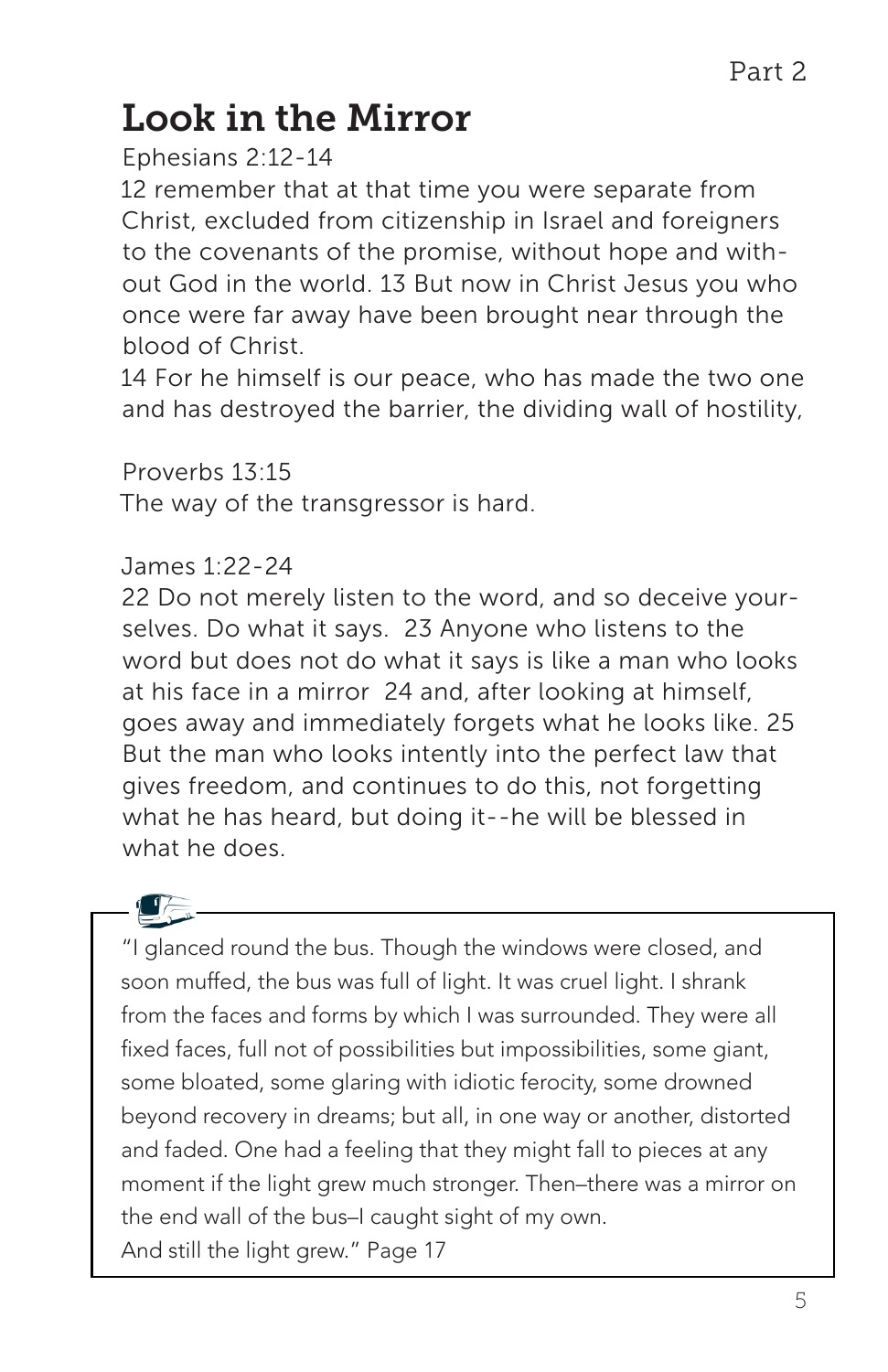Part 2

Message notes:

The ghosts are shells of what they were originally

| _____________________ to be.                                                    |  |
|---------------------------------------------------------------------------------|--|
|                                                                                 |  |
| Sin ____________________________ us.                                            |  |
| The gospel is about _________________.                                          |  |
| Understand the evil in __________________ heart.                                |  |
| God gives us the ______________________ to choose our own<br>way.               |  |
| Your face will eventually reflect your __________________.                      |  |
| The point of this book is to take the _________________ out<br>of your own eye. |  |
| The challenge in this book is to look in the                                    |  |
| Without a _________________________________, we will not<br>embrace heaven.     |  |
| <b>Additional notes:</b>                                                        |  |
|                                                                                 |  |
|                                                                                 |  |
|                                                                                 |  |
|                                                                                 |  |
|                                                                                 |  |
|                                                                                 |  |
|                                                                                 |  |
|                                                                                 |  |